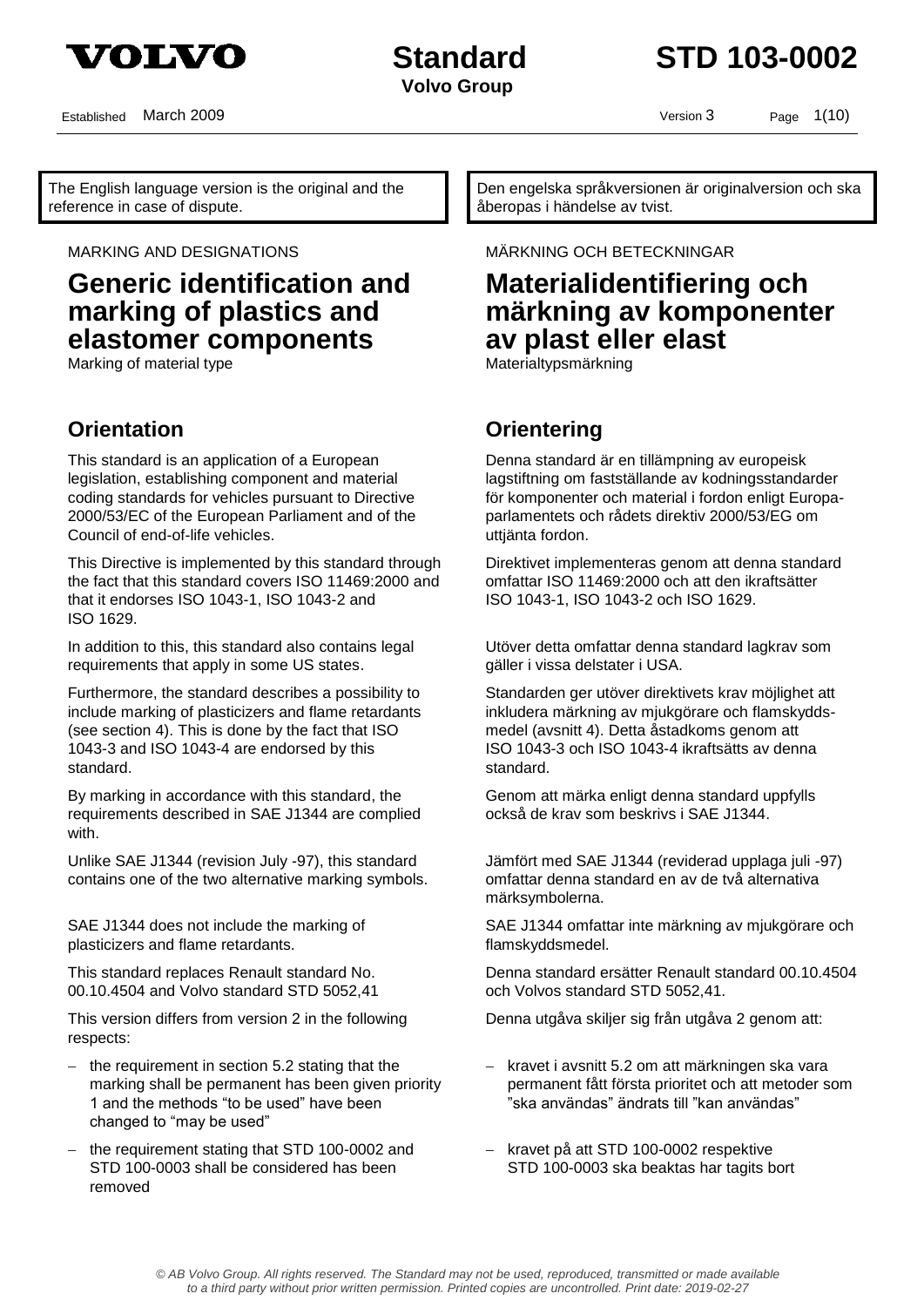

# **Volvo Group**

## **Standard STD 103-0002**

Version 3 Page 2

 $-$  the references in sections 5.2 and 6 to STD 103-0007 concerning the compliance of the marking with other marking have been removed together with other information related to indication in design-engineering documentation.

### **Contents Innehåll**

- 
- 
- **2 References 2 Referenser** 2.1 Normative references 2.1 Normativa referenser
- 2.2 Informative references 2.2 Informativa referenser
- 
- **4 Symbols or abbreviated terms 4 Symboler eller förkortningar**
- **5 Requirements 5 Krav**
- 5.1 Marking system 5.1 Märkningssystem
- 5.2 Method of marking 5.2 Märkningsmetod
- **6 Indication in design-engineering documentation**

**1.1** This standard specifies a system of uniform marking of products that have been fabricated from plastics, rubber and latex materials. Provision for the process or processes to be used for marking is outside the scope of this standard.

**NOTE -** For the location of the marking of plastics bottles and rigid plastics containers, see section 5.1.1. For the size of the lettering, see sections 5.1.1 and 5.2.

Precise details of the marking, e.g. the minimum size of the item to be marked, the size of the marking and the appropriate location of the marking shall be decided by the concerned Volvo Group company.

**1.2** The marking system is intended to help identify plastics, rubber and latex products for subsequent decisions concerning handling, waste recovery or disposal.

**1.3** Generic identification of the plastics is provided by the symbols and abbreviated terms given in ISO 1043, parts 1 to 4 and [STD 5052,412](5052412.pdf) which describes legal requirements applied in USA. Symbols and abbreviated terms for rubber are given in ISO 1629.

**NOTE -** If more detailed information for material identification is needed, additional marking of plastics, rubber and latex products can be applied as defined in the appropriate product standard.

**1.4** This standard is not intended to interfere with requirements for labelling found in legislation.

 referenserna i avsnitt 5.2 och 6 till STD 103-0007 om märkningens överensstämmelse med annan märkning samt övriga upplysningar om angivelse i konstruktionsteknisk dokumentation har tagits bort.

- **1 Scope 1 Omfattning** 
	-
	-
	-
- **3 Terms and definitions 3 Begrepp och definitioner**
	-
	-
	-
	-
	- **6 Angivelse i konstruktionsteknisk dokumentation**

## **1 Scope 1 Omfattning**

**1.1** Denna standard avser ett system för enhetlig märkning av artiklar tillverkade av plast, gummi och latex. Process(er) för märkning av plastartiklar behandlas inte i denna standard.

**ANM:** Beträffande märkningens placering på plastflaskor och behållare av hårdplast, se avsnitt 5.1.1. Beträffande märkningens storlek, se avsnitt 5.1.1 och 5.2.

Detaljerade anvisningar för märkningen, t.ex. minimistorlek för artikel som ska märkas, märkningens storlek, lämplig placering av märkningen, ska bestämmas av berört företag i Volvokoncernen.

**1.2** Märkningssystemet är avsett att bistå med identifiering av plast, gummi och latex i artiklar vid kommande beslut om hantering, återanvändning eller avfallshantering.

**1.3** Symboler och förkortningar för plastmaterial finns i ISO 1043, del 1-4 samt i [STD 5052,412](5052412.pdf) vilken beskriver lagkrav tillämpade i USA. Symboler och förkortningar för gummi finns i ISO 1629.

**ANM.**: Om en mer detaljerad information krävs för att identifiera materialet, kan tilläggsmärkning av artiklar av plast, gummi och latex användas enligt gällande produktstandard.

**1.4** Avsikten med denna standard är inte att inkräkta på krav för märkning som fastlagts i lagar.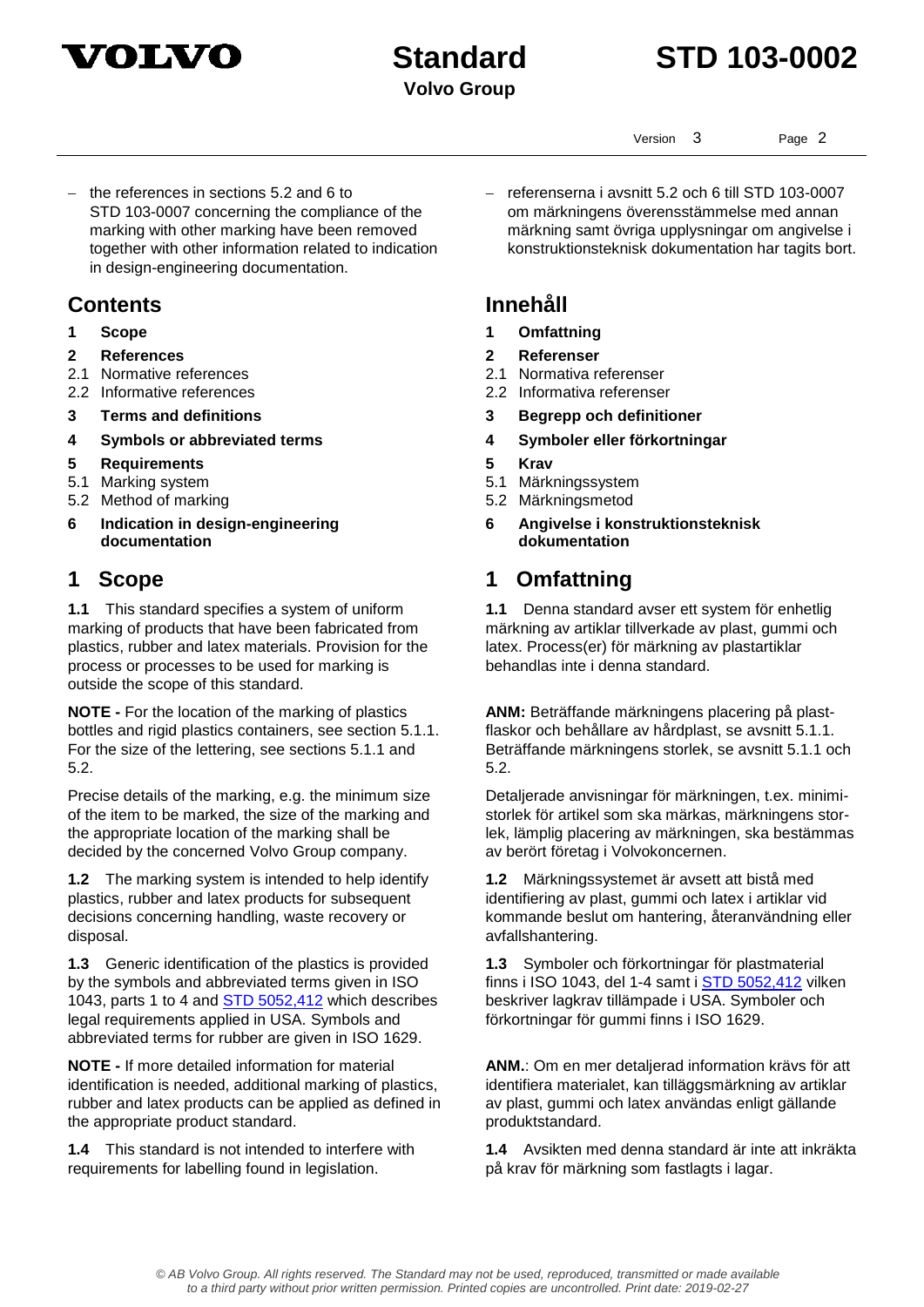

Version 3 Page 3

**2 References 2 Referenser**

### **2.1 Normative references 2.1 Normativa referenser**

The following normative Volvo standards and hereby endorsed ISO documents contain provisions which, through reference in this text, constitute provisions for the use of this standard.

| STD 5052,412    | Plastics - Symbols - Container<br>materials                                                              | STD 5052,412 | Plast - Symboler - Material för<br>behållare                                               |
|-----------------|----------------------------------------------------------------------------------------------------------|--------------|--------------------------------------------------------------------------------------------|
| ISO 1043-1      | Plastics - Symbols and abbreviated<br>terms - Part 1 Basic polymers and<br>their special characteristics | ISO 1043-1   | Plast – Symboler och förkortningar<br>Del 1 Baspylomerer och deras<br>speciella egenskaper |
| ISO 1043-2      | Plastics - Symbols and abbreviated<br>terms - Part 2 Fillers and reinforcing<br>materials                | ISO 1043-2   | Plast – Symboler och förkortningar<br>Del 2 Armerings- och fyllmedel                       |
| ISO 1043-3      | Plastics - Symbols and abbreviated<br>terms - Part 3 Plasticizers                                        | ISO 1043-3   | Plast – Symboler och förkortningar<br>Del 3 Mjukgörare                                     |
| ISO 1043-4      | Plastics - Symbols and abbreviated<br>terms - Part 4 Flame retardants                                    | ISO 1043-4   | Plast – Symboler och förkortningar<br>Del 4 Flamskyddsmedel                                |
| <b>ISO 1629</b> | Rubber and latices - Nomenclature                                                                        | ISO 1629     | Rubber and latices - Nomenclature                                                          |

### **2.2 Informative references 2.2 Informativa referenser**

The following informative Volvo standards and ISO documents contain information regarding background and understanding of this standard, not necessary to have available to use this standard.

| <b>ISO 472</b> | Plastics - Vocabulary                                                | <b>ISO 472</b>   | Plastics - Vocabulary                            |
|----------------|----------------------------------------------------------------------|------------------|--------------------------------------------------|
| ISO 1087-1     | Terminology work – Vocabulary –<br>Part 1: Theory and application    | ISO 1087-1       | Terminology work - V<br>Part 1: Theory and ap    |
| ISO 11469      | Plastics - Generic identification and<br>marking of plastic products | <b>ISO 11469</b> | Plastics - Generic ide<br>marking of plastic pro |

Följande normativa Volvostandarder och härmed ikraftsatta ISO-dokument innehåller bestämmelser som genom referens i denna text, bildar underlag för användningen av denna standard.

| STD 5052,412 | Plast - Symboler - Material för<br>behållare                                                 |
|--------------|----------------------------------------------------------------------------------------------|
| ISO 1043-1   | Plast – Symboler och förkortningar –<br>Del 1 Baspylomerer och deras<br>speciella egenskaper |
| ISO 1043-2   | Plast - Symboler och förkortningar -<br>Del 2 Armerings- och fyllmedel                       |
| ISO 1043-3   | Plast – Symboler och förkortningar –<br>Del 3 Mjukgörare                                     |
| ISO 1043-4   | Plast - Symboler och förkortningar -<br>Del 4 Flamskyddsmedel                                |
| ISO 1629     | Rubber and latices - Nomenclature                                                            |

Följande informativa Volvostandarder och ISO-dokument innehåller information beträffande bakgrunden till denna standard samt information som gör det lättare att förstå den. Det är dock inte nödvändigt att ha tillgång till dessa vid tillämpning av denna standard.

| <b>ISO 472</b> | Plastics - Vocabulary                                                |
|----------------|----------------------------------------------------------------------|
| ISO 1087-1     | Terminology work - Vocabulary -<br>Part 1: Theory and application    |
| ISO 11469      | Plastics – Generic identification and<br>marking of plastic products |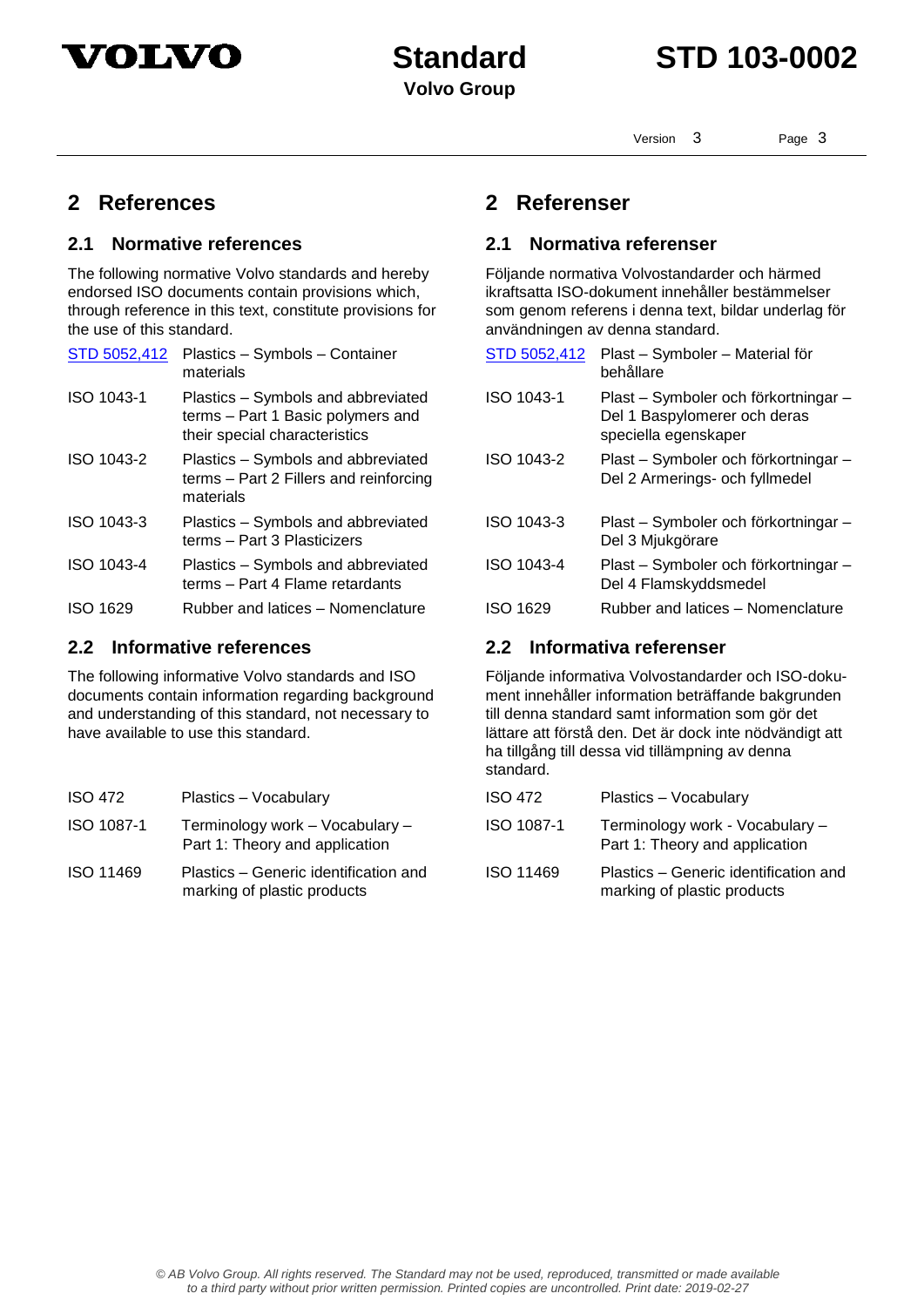

Version 3 Page 4

For the purposes of this standard, the terms and definitions given in ISO 472 and the following terms and definitions apply.

**3.1 Abbreviated term:** term resulting from the omission of any part of a term while designating the same concept (ISO 1087).

**3.2 Code:** A letter or number to represent a particular item in a data-block table.

**3.3 Plastics products:** Articles or stock shapes of plastics materials intended for useful purposes.

**3.4 Plastics bottle:** A rigid plastics container with a capacity of 16 fl. oz. (0,47 l) or more that has a neck that is smaller than the body of the container (Michigan compiled law).

**3.5 Rigid plastics container:** A container composed predominantly of plastic resin and having a relatively inflexible finite shape or form that directly holds a substance or material and has a capacity of 8 fl. oz. (0,235 l) or more (Michigan compiled law).

### **4 Symbols or abbreviated terms 4 Symboler eller förkortningar**

The symbols and abbreviated terms given in ISO 1043-1, ISO 1043-2, ISO 1043-3, ISO 1043-4, ISO 1629 and [STD 5052,412](5052412.pdf) shall be used for this standard.

If an appropriate symbol or abbreviated term is not included in any of the standards mentioned above, such a symbol or abbreviated term from any available national or international standard shall be used.

**NOTE** - Should any such symbol or abbreviated term be used, information on this shall be provided to Volvo Corporate Standards, Göteborg, Sweden.

If plasticizers or flame retardants are unknown, or if they would make the marking too elaborate, the information can be left out.

### **3 Terms and definitions 3 Begrepp och definitioner**

I denna standard gäller förutom de begrepp och definitioner som ges i ISO 472 också följande begrepp och definitioner

**3.1 Förkortning:** En term som är resultatet av att en del av en term utelämnats medan termen har kvar sin betydelse (ISO 1087).

**3.2 Kod:** En bokstav eller siffra som representerar en viss post i en datatabell.

**3.3 Plastartiklar:** Artiklar eller formvaror av plastmaterial tillverkade för att vara praktiskt användbara.

**3.4 Plastflaska:** En behållare av hårdplast som rymmer 16 fl. oz. (0,47 l) eller mer och som har en hals som är smalare än behållarens kropp ("Compiled law", Michigan).

**3.5 Behållare av hårdplast:** En behållare tillverkad huvudsakligen av plast och vars slutliga form är relativt oböjlig och som kan innesluta ett ämne eller material och som rymmer 8 fl. oz. (0,235 l) eller mer ("Compiled law", Michigan).

De symboler och förkortningar som ges i ISO 1043-1, ISO 1043-2, ISO 1043-3, ISO 1043-4, ISO 1629 samt STD 5052,412 ska användas till denna standard.

Om ingen lämplig symbol eller förkortning återfinns i någon av de ovan nämnda standarderna ska sådan tas från annan nationell eller internationell standard.

**ANM**.: Skulle sådan symbol eller förkortning användas ska upplysningar om detta lämnas till Volvo Koncernstandard, Göteborg, Sverige.

Skulle mjukgörare eller flamskyddsmedel vara okända eller göra märkningen för omfattande kan dessa uppgifter utelämnas.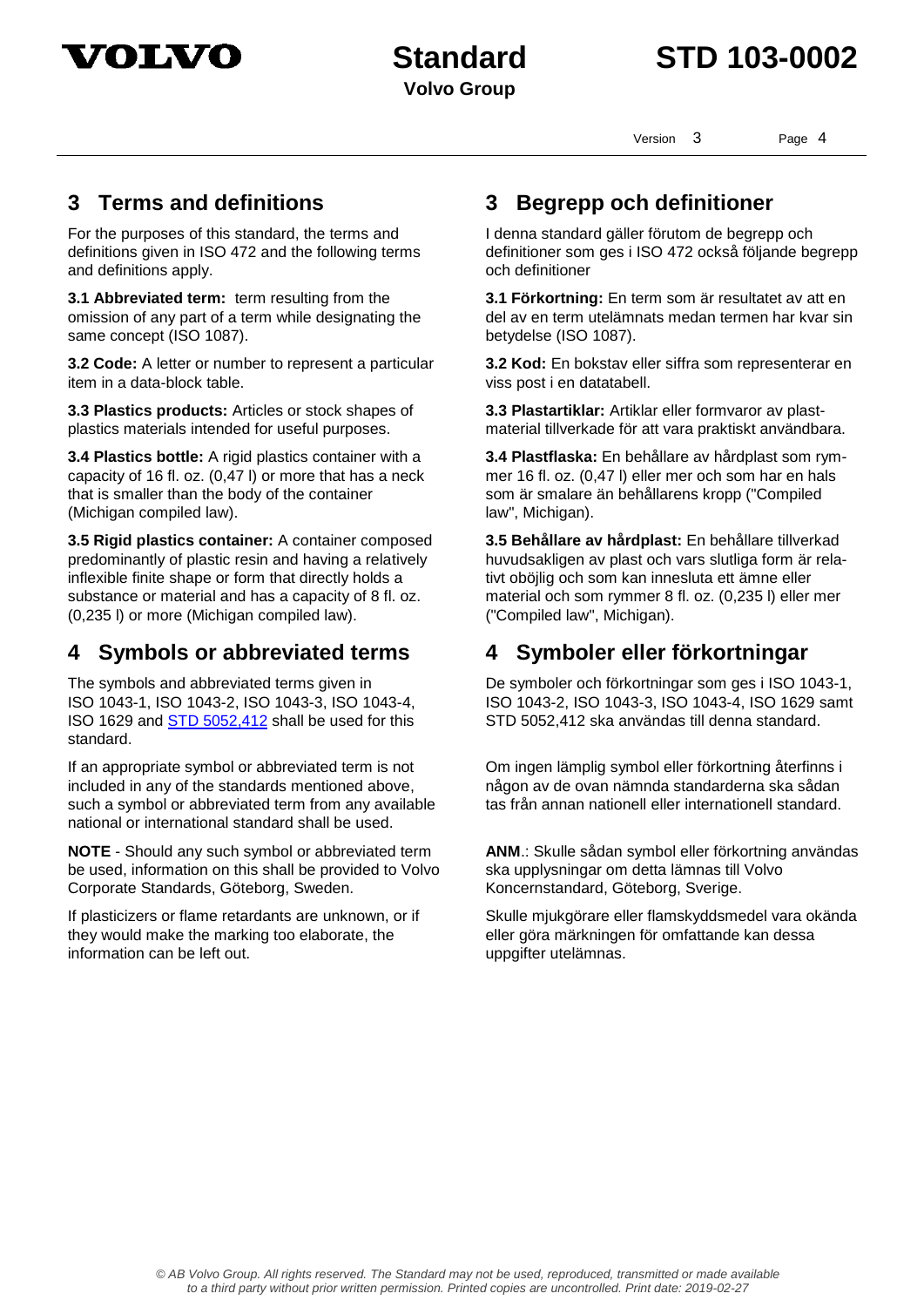

Version 3 Page 5

### **5 Requirements 5 Krav**

According to European legislation, labelling and identification of vehicle plastic components and materials having a weight of more than 100 grams, shall be made according to:

- ISO 11469 Plastics Generic identification and marking of plastic products
- ISO 1043-1 Plastics Symbols and appreviated terms, Part 1: Basic polymers and their special characteristics
- ISO 1043-2 Plastics Symbols and abbreviated terms, Part 2 – Fillers and reinforcing materials

The labelling and identification of vehicle elastomer components and materials having a weight of more than 200 grams, shall be made according to standard ISO 1629 Rubber and latices – Nomenclature.

This requirement shall not apply to the labelling of tyres.

### **5.1.1 Marking of products 5.1.1 Märkning av artiklar**

If plastics, rubber or latex products are marked, they shall be marked at some place on the surface with the appropriate standard symbol(s) or abbreviated term(s) set between the punctuation marks ">" and "<".

**NOTE -** ">" and "<", are "greater-than" or "less-than" signs, respectively, often referred to in this context as reversed angled brackets.

#### **Marking of plastics bottles or rigid plastics containers**

In addition to the marking of products, all plastics bottles and rigid plastics containers shall be labelled with a code indicating the plastic resin used to produce the product. The code shall consist of a number (specifying the type of plastics material) placed within a triangle of arrows with letters placed below the triangle (Michigan compiled law) in accordance with [STD 5052,412](5052412.pdf) (SPI's Voluntary National Container Material Coding System's symbols).

The triangle of arrows shall not be less than 1/2" (13 mm) high or if the plastics product is designed so that a triangle of arrows of not less than 1/2" (13 mm) cannot be added to the product, a smaller marking may be used if the label can be easily read. The symbol shall appear on or near the bottom of the plastics product (Michigan compiled law).

Enligt europeisk lagstiftning ska märkning av plastkomponenter och plastmaterial som används i fordon och som har en vikt överstigande 100 gram utföras i enlighet med nedanstående standarder:

- ISO 11469 Plastics Generic identification and marking of plastic products
- ISO 1043-1 Plastics Symbols and appreviated terms, Part 1: Basic polymers and their special characteristics
- ISO 1043-2 Plastics Symbols and abbreviated terms, Part 2 – Fillers and reinforcing materials

Komponenter och material av elast avsedda för fordon och som har en vikt över 200 g ska märkas i enlighet med standard ISO 1629.Rubber and latices – Nomenclature.

Detta krav gäller inte märkning av däck.

### **5.1 Marking system 5.1 Märkningssystem**

Om artiklar av plast, gummi eller latex ska märkas ska detta göras någonstans på artikelns yta med den tillämpliga symbolen(erna) eller förkortningen(arna) placerad mellan tecknen ">" och "<".

**ANM**.: ">" och "<" kallas också "större än-" och "mindre än-"tecken.

#### **Märkning av plastflaskor och behållare av hårdplast**

Förutom artikelmärkningen gäller att alla plastflaskor och behållare av hårdplast ska vara märkta med en kod som betecknar det plastmaterial som använts för att framställa produkten. Koden ska bestå av en siffra (specificerar typ av plast) som placerats i en triangel formad av pilar med bokstäver placerade denna ("Compiled law", Michigan) enligt [STD 5052,412](5052412.pdf) (Symboler enligt SPI's Voluntary National Container Coding Systems).

Triangeln med pilar ska ha en minsta höjd av 13 mm (1/2") eller, om plastartikeln är utformad så att en triangel med pilar med en minsta höjd av 13 mm (1/2") inte får plats på artikeln, får märkningen vara lägre om märkningen fortfarande är lätt att läsa. Symbolen ska placeras på eller nära plastartikelns botten ("Compiled law", Michigan).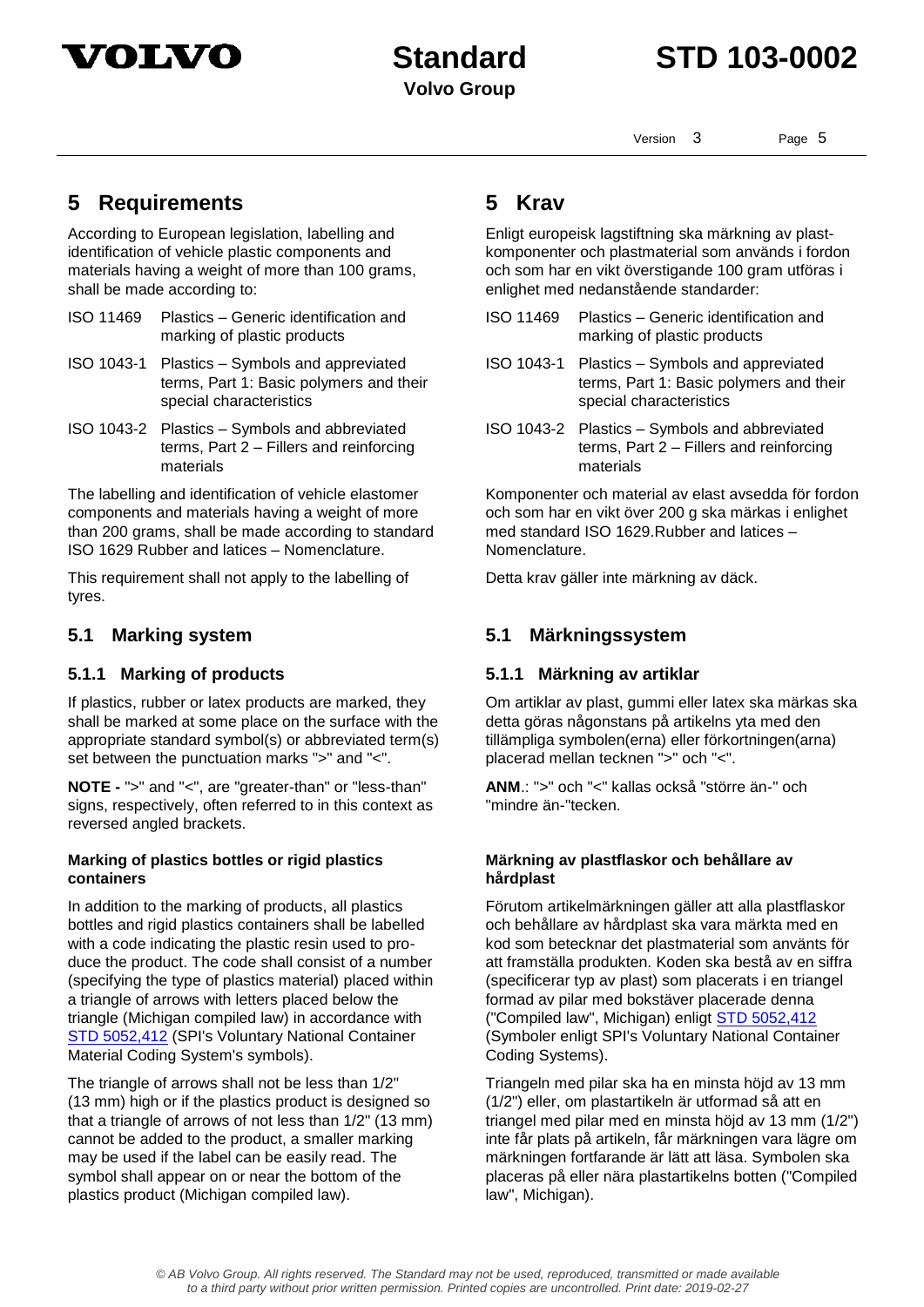



Version 3 Page 6

Products made from a single polymer or copolymer shall be marked as specified in section 5.1.1.

Example: For acrylonitrile-butadiene-styrene polymer use

#### **Marking of single constituent plastics bottles or rigid plastics containers**

Example: For polyethylene high density polymer, use Exempel: För högdensitetsetenplast använd

### **5.1.2 Single-constituent products 5.1.2 Artiklar tillverkade av en beståndsdel**

Artiklar som tillverkats av en enda polymer eller sampolymer ska märkas enligt avsnitt 5.1.1.

Exempel: För akrylnitril-butadien-styrenplast använd

>ABS<

#### **Märkning av plastflaskor och behållare av hårdplast tillverkade av en beståndsdel**



HDPE

>PEHD<

#### **5.1.3 Polymer blends or alloys 5.1.3 Polymerblandningar**

Products of polymer blends or alloys shall be marked with the appropriate abbreviated terms for the constituent polymers, with the main component in first place followed by the other components in descending order in accordance with their mass fractions, separated by one or more plus signs and set out as described in the example below.

Example: For an alloy of acrylonitrile-butadienestyrene and polycarbonate in which the polycarbonate is the main polymer with the acrylonitrile-butadienestyrene being dispersed therein, use

#### **Marking of plastics bottles or rigid plastics containers of polymer blends or alloys**

Example: For a plastics bottle made of polyethylene high density polymer and polyethylene terephthalate, use

Artiklar tillverkade av polymerblandningar ska märkas med lämpliga förkortningarna för de ingående polymererna, med huvudkomponenten som första led, åtföljd av de andra komponenterna i fallande ordningsföljd enligt viktprocent, åtskilda av ett eller flera plustecken enligt nedanstående avsnitt.

Exempel: För en blandning av akrylnitril-butadienstyrenplast och karbonatplast, där karbonplast är huvudpolymeren i vilken akrylnitril-butadien-styren har finfördelats, använd

> PC+ABS<

#### **Märkning av plastflaskor eller behållare av hårdplast tillverkade av polymerblandningar**

Exempel: För en plastflaska av högdensitetsetenplast och etentereftalatplast använd



**OTHER** >PEHD+PET<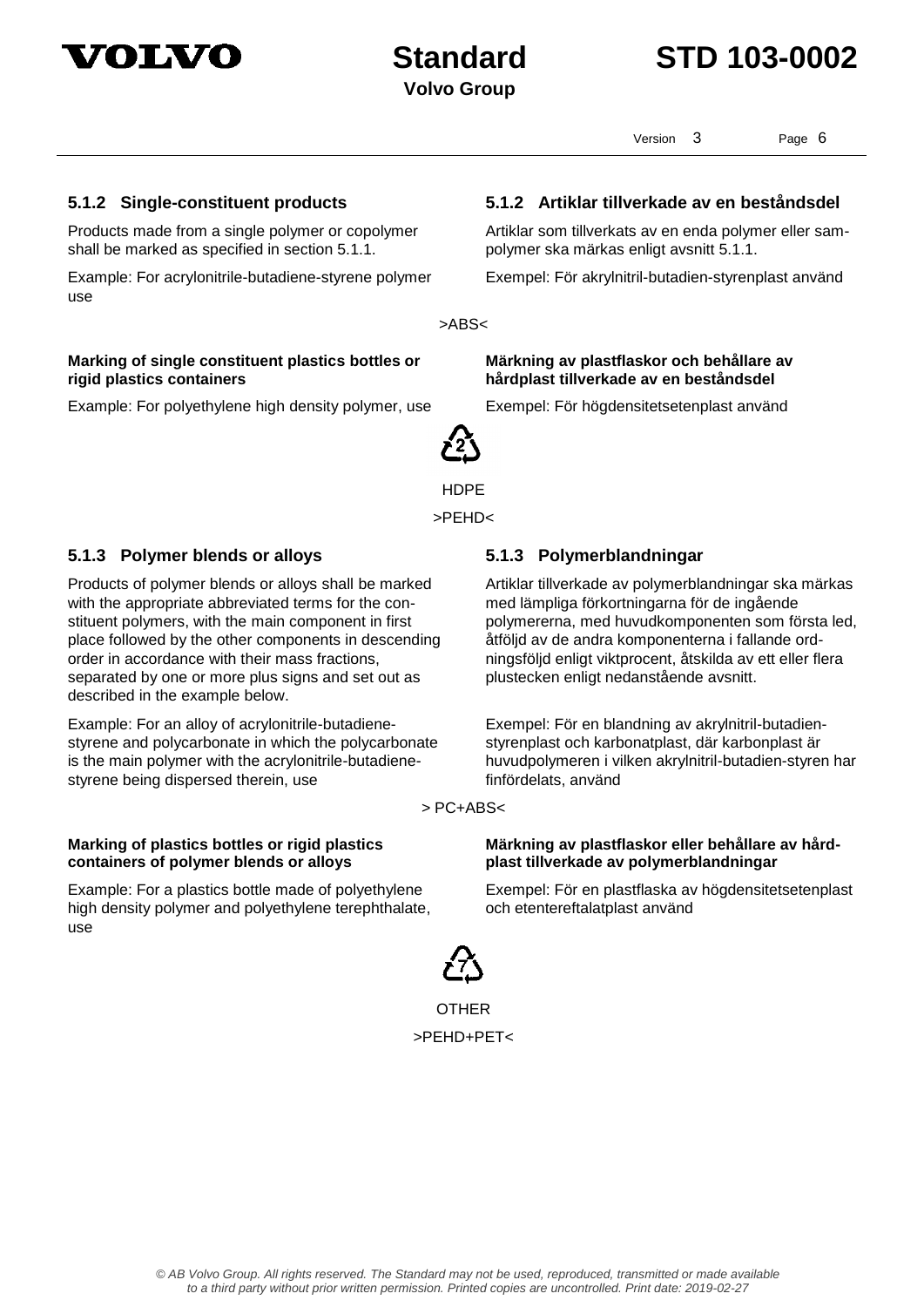



Version 3 Page 7

### **5.1.4 Compositions with special additives 5.1.4 Material med särskilda tillsatser**

#### **5.1.4.1 Fillers or reinforcing materials 5.1.4.1 Armerings- eller fyllmedel**

Compositions with a single filler or reinforcing material shall be marked with the abbreviated term for the polymer, followed by a hyphen, then the abbreviated term or symbol for the additive in accordance with ISO 1043-2, with its percent by mass, arranged as shown in the examples and set out as in section 5.1.1.

Example 1: For a polypropylene containing 30 percent by mass of mineral powder, use

#### **Marking of plastics bottles or rigid plastics containers of polymer blends or alloys**

Example 1a: For a plastics bottle of polypropylene containing 30 percent by mass of mineral powder use

Material som endast innehåller ett armerings- eller fyllmedel ska märkas med förkortningen för polymeren, följt av ett bindestreck och förkortningen eller symbolen för tillsatsmedlet enligt ISO 1043-2, samt dess viktprocent, enligt exemplet nedan samt angivelse i avsnitt 5.1.1.

Exempel 1: För en propenplast med 30 viktprocent mineralpulver använd

>PP-MD30<

#### **Märkning av plastflaskor eller behållare av hårdplast tillverkade av polymerblandningar**

Exempel 1a: För en plastflaska av propenplast med 30 viktprocent mineralpulver använd



### **OTHER**

### >PP-MD30<

For compositions with a mixture of fillers or reinforcing material, the marking that shows the content of these additives shall be between parentheses (curved brackets) as shown in examples 2 and 3:

Example 2: For a polyamide 66 containing a mixture of 15 percent by mass of mineral powder and 25 percent by mass of glass fibre, use

#### **Marking of plastics bottles or rigid plastic containers made of compositions with a mixture of fillers or reinforcing materials**

Example 2a: For a plastics bottle of polyamide 66 containing a mixture of 15 percent by mass of mineral powder and 25 percent by mass of glass fibre use



OTHER OTHER

Example 3: For a thermoset moulding compound based on unsaturated polyester with 50 percent by mass of mineral powder (MD) and 25 percent by mass of glass fibre (GF), use

För material som innehåller en blandning av armerings- eller fyllmedel ska märkningen som visar mängden av dessa tillsatser stå inom parentes enligt exempel 2 och 3:

Exempel 2: För amidplast 66 som innehåller en blandning av 15 viktprocent mineralpulver och 25 viktprocent glasfiber använd

>PA66-(GF25+MD15)< or/eller >PA66-(GF+MD)40<

#### **Märkning av plastflaskor och behållare av hårdplast tillverkade av material som innehåller en blandning av armerings- eller fyllmedel**

Exempel 2a: För en plastflaska av amidplast 66 som innehåller en blandning av 15 viktprocent mineralpulver och 25 viktprocent glasfiber använd



>PA66-(GF+MD)40< or/eller >PA66-(GF25+MD15)<

Exempel 3: För en varmformad förening baserad på polyester med 50 viktprocent mineralpulver och 25 viktprocent glasfiber, använd

>UP-(MD50+GF25)< or/eller >UP-(MD+GF)75<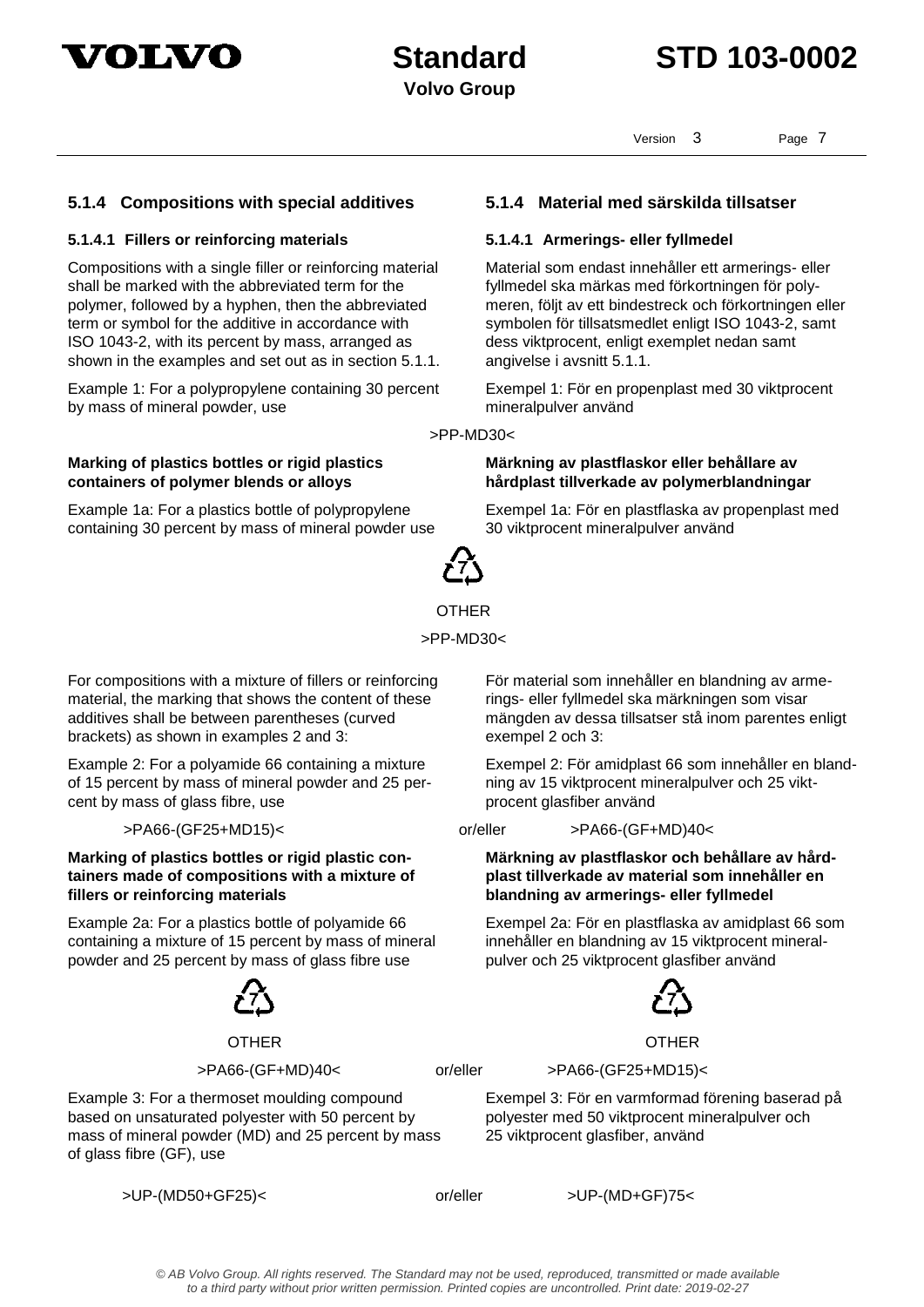

# **Volvo Group**

## **Standard STD 103-0002**

Version 3 Page 8

Compositions containing plasticizers shall be marked with the abbreviated term for the polymer followed by a hyphen, then the symbol "P" followed by the abbreviated term of the plasticizer in parentheses, as given in ISO 1043-3.

Example: For PVC containing dibutyl phthalate as plasticizer, use

#### **Marking of plastics bottles or rigid plastics containers made of compositions containing a plasticizer**

Example: For a plastics bottle of PVC containing dibutyl phthalate as plasticizer, use

#### **5.1.4.2 Plasticizers 5.1.4.2 Mjukgörare**

Material som innehåller mjukgörare ska betecknas med förkortningen för polymeren, följt av ett bindestreck, symbolen "P", samt förkortningen för mjukgöraren inom parentes, enligt ISO 1043-3.

Exempel: För PVC som innehåller dibutylftalat som mjukgörare, använd

>PVC-P(DBP)<

**Märkning av plastflaskor och behållare av hårdplast tillverkade av material som innehåller en mjukgörare**

Exempel: För en plastflaska av PVC som innehåller dibutylftalat som mjukgörare, använd



### V >PVC-P(DBP)<

Compositions containing flame retardants shall be marked with the abbreviated term for the polymer followed by a hyphen, then the symbol "FR" followed by a code number on the flame retardant in parentheses, as given in ISO 1043-4.

Example: For a polyamide 66 containing a mixture of 15 percent by mass of mineral powder and 25 percent by mass of glass fibre and, additionally, red phosphorus (52) as a flame retardant, use

>PA66-(GF25+MD15)FR(52)< or/eller >PA66-(GF+MD)40FR(52)<

#### **Marking of plastics bottles or rigid plastics containers made of compositions containing plasticizers**

Example: For a plastics bottle (tank) made of polyamide 66 containing a mixture of 15 percent by mass of mineral powder and 25 percent by mass of glass fibre and, additionally, red phosphorus (52) as a flame retardant, use



OTHER OTHER >PA66-(GF25+MD15)FR(52)< or >PA66-(GF+MD)40FR(52)<

#### **5.1.4.3 Flame retardants 5.1.4.3 Flamskyddsmedel**

Material som innehåller flamskyddsmedel ska märkas med förkortningen för polymeren, följt av ett bindestreck, symbolen "FR", samt flamskyddsmedlets kodnummer inom parentes, enligt ISO 1043-4.

Exempel: För en polyamid 66 som innehåller en blandning av 15 viktprocent mineralpulver, 25 viktprocent glasfiber, samt röd fosfor (52) som flamskyddsmedel, använd

#### **Märkning av plastflaskor och behållare av hårdplast tillverkade av material som innehåller en mjukgörare**

Exempel: För en plastflaska av tillverkad av polyamid 66 som innehåller en blandning av 15 viktprocent mineralpulver, 25 viktprocent glasfiber, samt röd fosfor (52) som flamskyddsmedel, använd

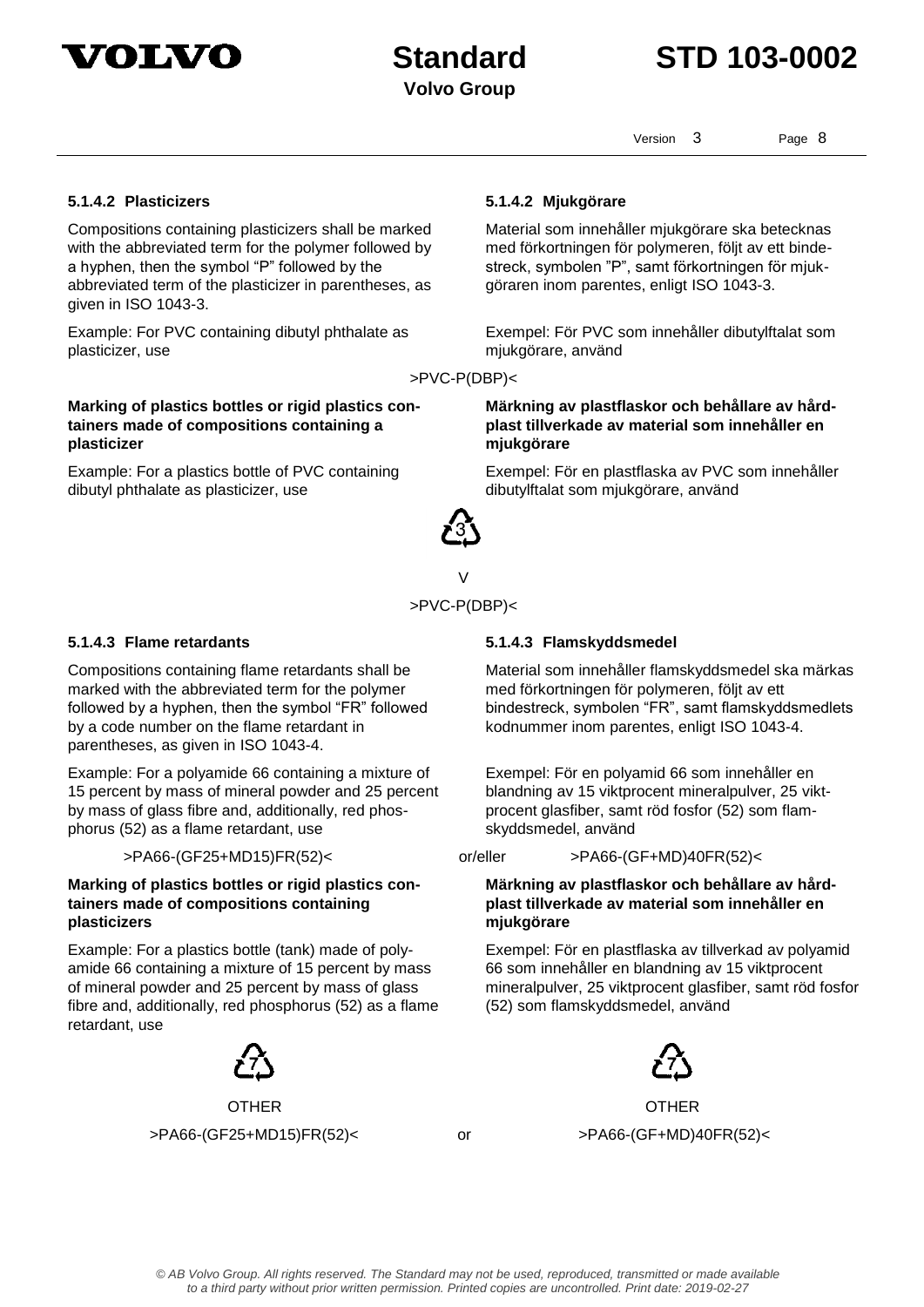



Version 3 Page 9

#### **5.1.4.4 Products with two or more components difficult to separate**

Products that comprise two or more components, some of which are not readily visible, shall be marked so that the primary visible material is identified first, by the system specified in section 5.1.1 followed by identification of the other material(s) with the individual identification(s) separated by a comma. The main component by weight shall be identified by underlining.

Example: For a product made of three components, the visible one being a thin coating of poly (vinyl chloride) over a polyurethane containing an insert of acrylonitrile-butadiene-styrene, and where the main component by weight is acrylonitrile-butadienestyrene, use

### **Marking of plastics bottles or rigid plastics containers with two or more components difficult to separate**

Example: For a bottle made of three components, the visible one is a thin coating of poly (vinyl chloride) over a polyurethane containing an insert of acrylonitrile-butadiene-styrene, where the main component by weight is acrylonitrile-butadiene-styrene, use

### **5.1.4.4 Sammansatta material svåra att separera**

Artiklar tillverkade av två eller flera material av vilka inte alla är synliga ska märkas så att det första synliga materialet märks först enligt det system som anges i avsnitt 5.1.1 Därefter följer märkning av det andra materialet/de andra materialen, där de enskilda symbolerna skiljs åt med ett kommatecken. Det material som är störst ur viktsynpunkt ska strykas under.

Exempel: För en artikel tillverkad av tre material där det synliga materialet utgörs av en tunn beläggning av PVC över polyuretan som innehåller ett inlägg av akrylnitril-butadien-styrenplast, vilket har den största viktandelen, använd

### >PVC,PUR, ABS<

#### **Märkning av plastflaskor eller behållare av hårdplast bestående av sammansatta material svåra att separera**

Exempel: För en flaska som tillverkats av tre material där det synliga materialet utgörs av en tunn beläggning av PVC över polyuretan som innehåller ett inlägg av akrylnitril-butadien-styrenplast, vilket har största viktandelen, använd



## OTHER

### >PVC,PUR,ABS<

#### **Marking of accessories to plastics bottles or rigid plastics containers**

Plastics bottles and rigid plastics containers having a plastics product label, base cup, layer of resin, or other plastics component composed of material different from that comprising the rest of the bottle or container shall be marked with:

A. The code for the material comprising the bottle or container if the material comprising the product label, base cup, layer of resin, or other plastics component is compatible for the purposes of recycling with the material comprising the bottle or container; or

B. The letters "OTHER" and the number 7 if the material comprising the product label, base cup, layer of resin, or other plastics component is not compatible for the purposes of recycling with the material comprising the bottle or the container (Plastic container coding regulations, State of Maine).

#### **Märkning av tillbehör till plastflaskor och plastbehållare av hårdplast**

Plastflaskor och plastbehållare av hårdplast med en produktetikett, stödkopp, plastskikt eller annan plastkomponent i annat material än det som flaskan eller behållaren är tillverkad av ska märkas med:

A. Symbolen för materialet i flaskan eller behållaren om materialet i produktetiketten, stödkoppen, plastskiktet eller annan plastkomponent kan kombineras med materialet i flaskan eller behållaren vid återanvändning eller

B. Bokstäverna "OTHER" och siffran 7 om materialet i produktetiketten, stödkoppen, plastskiktet eller annan plastkomponent inte kan kombineras med materialet i flaskan eller behållaren vid återanvändning ("Plastic container coding regulations", Maine).